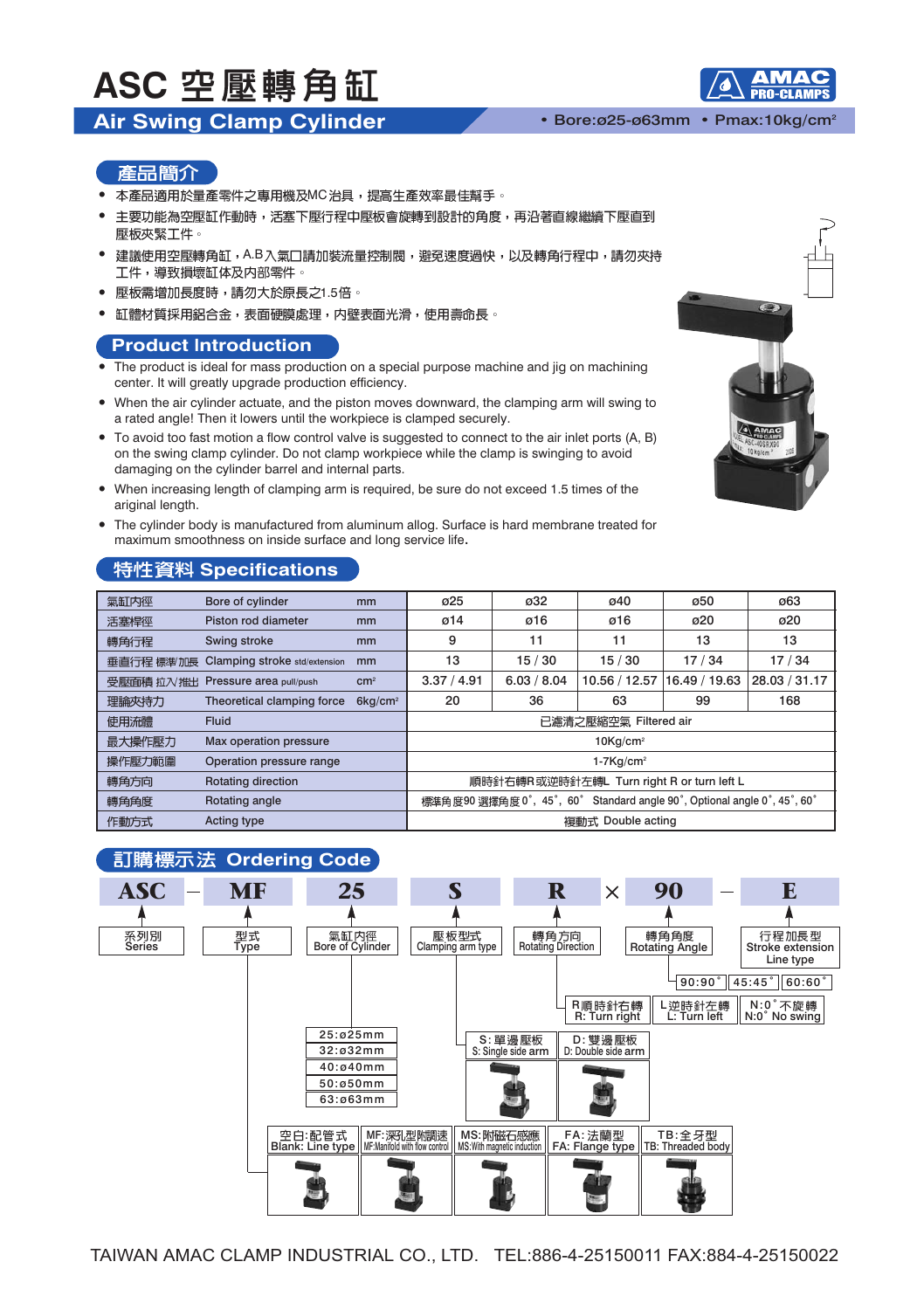



• Bore:ø25-ø63mm • Pmax:10kg/cm2

**Air Swing Clamp Cylinder**

**・單邊壓板旋轉示意圖**<br>Single Side Swing Clamp













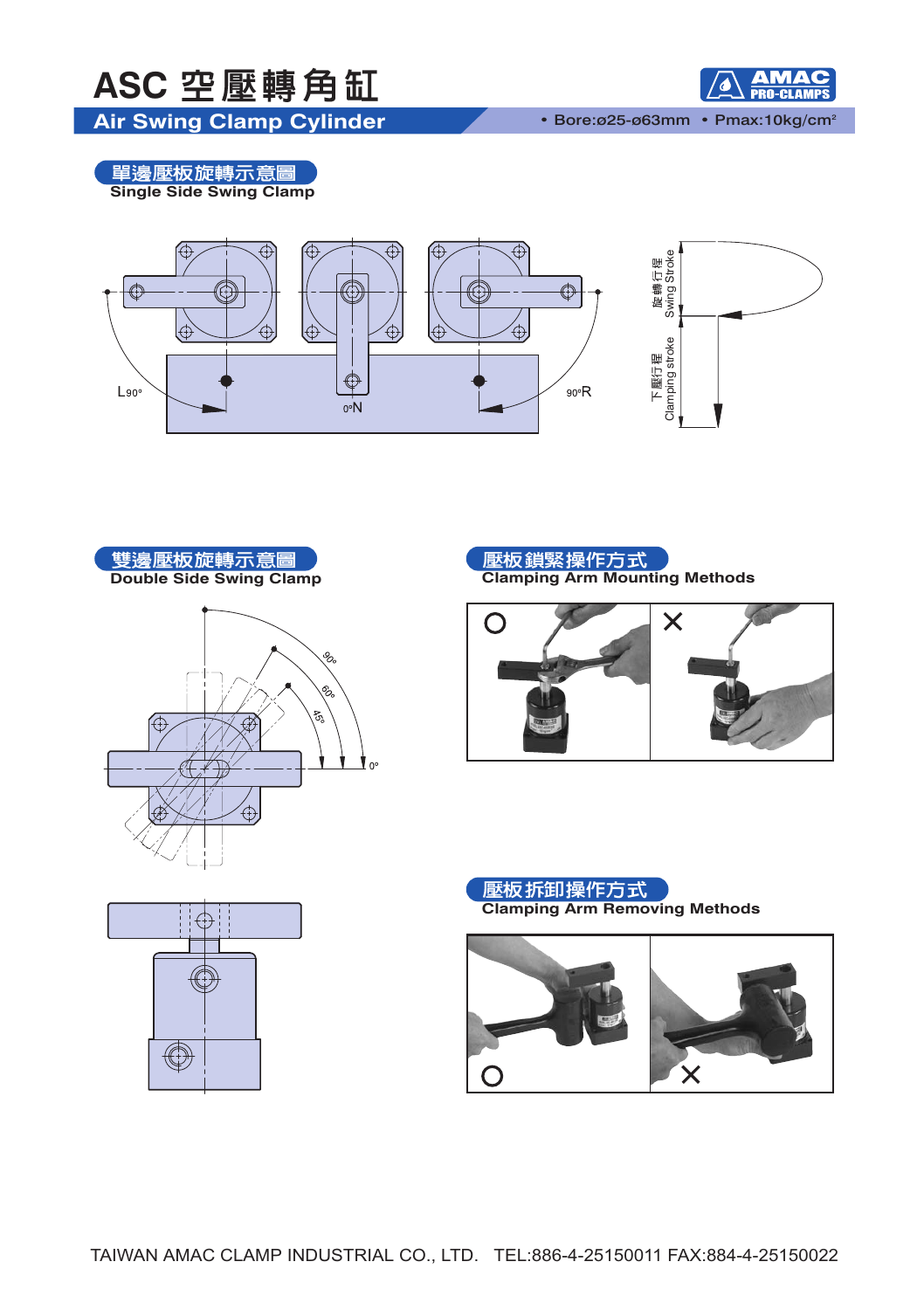## ASC 空壓轉角缸 Line type

Air Swing Clamp Cylinder • Bore:025-063mm • Pmax:10kg/cm<sup>2</sup>







#### **Single side swing clamp Double side swing clamp**





## **Dimensional table**

UNIT:mm

ЛАС

| <b>MODEL</b><br><b>ITEM</b> | <b>ASC-25</b>                     | <b>ASC-32</b><br><b>ASC-40</b> |                   |                             | <b>ASC-50</b>       |                | <b>ASC-63</b>  |                |          |  |
|-----------------------------|-----------------------------------|--------------------------------|-------------------|-----------------------------|---------------------|----------------|----------------|----------------|----------|--|
| ST:Swing/Clamping           | 22:9/13                           |                                | 26:11/15 41:11/30 |                             | $26:11/15$ 41:11/30 | 30:13/17       | 47:13/34       | 30:13/17       | 47:13/34 |  |
| A1                          | 89                                | 108                            | 138               | 108                         | 138                 | 124            | 158            | 124            | 158      |  |
| A2                          | (105.9)                           | (128)                          | (158)             | (128)                       | (158)               | (150.4)        | (184.4)        | (150.4)        | (184.4)  |  |
| A3                          | $\overbrace{\phantom{123221111}}$ | 127                            | 157               | 127                         | 157                 | 146.2          | 180.2          | 146.2          | 180.2    |  |
| B                           | 65                                | 78                             | 93                | 78                          | 93                  | 90             | 107            | 90             | 107      |  |
| $\mathbf C$                 | 23                                | 28                             |                   | 28                          |                     | 31             |                | 31             |          |  |
| D <sub>1</sub>              | $\square$ 15.9                    | $\Box$ 19                      |                   | $\Box$ 19<br>$\square$ 25.4 |                     |                | $\square$ 25.4 |                |          |  |
| D <sub>2</sub>              |                                   | $\Box$ 19                      |                   | $\Box$ 19                   |                     | $\square$ 22.2 |                | $\square$ 22.2 |          |  |
| E1                          | M6 x 1.0                          | M8 x 1.25<br>M8 x 1.25         |                   |                             | M10 x 1.5           |                | M10 x 1.5      |                |          |  |
| E <sub>2</sub>              |                                   | ø8                             |                   | ø8                          |                     | ø8             |                | ø8             |          |  |
| F                           | 6                                 | 8                              |                   | 8                           |                     | 10             |                | 10             |          |  |
| G <sub>1</sub>              | 35                                | 50                             |                   | 55                          |                     | 60             |                | 70             |          |  |
| G <sub>2</sub>              | $\qquad \qquad -$                 |                                | 140               | 140<br>160                  |                     | 160            |                |                |          |  |
| н                           |                                   | 9                              |                   | $\boldsymbol{9}$<br>10      |                     | 10             |                |                |          |  |
| øl                          | ø35                               |                                | ø46               |                             | ø55                 |                | ø65            |                | ø78      |  |
| J                           | 38                                | 50                             |                   | 60                          |                     | 70             |                | 83             |          |  |
| K                           | 30                                | 40                             |                   | 48                          |                     | 57             |                | 67             |          |  |
| Г                           | ø4.6                              | 05.6                           |                   | 06.8                        |                     | 06.8           |                | ø9             |          |  |
| $\mathsf{M}\xspace$         | M5 x 0.8                          | G1/8                           |                   | G1/8                        |                     | G1/8           |                | G1/8           |          |  |
| <b>N1</b>                   | 8                                 | 11.5                           |                   | 14                          |                     | 17             |                | 20             |          |  |
| N <sub>2</sub>              | 16.5                              | 19                             |                   | 19                          |                     | 21             |                | 21             |          |  |
| N3                          | 39.5                              | 45                             | 60                | 45                          | 60                  | 54             | 71             | 54             | 71       |  |

 $\circledA$  $\circledB$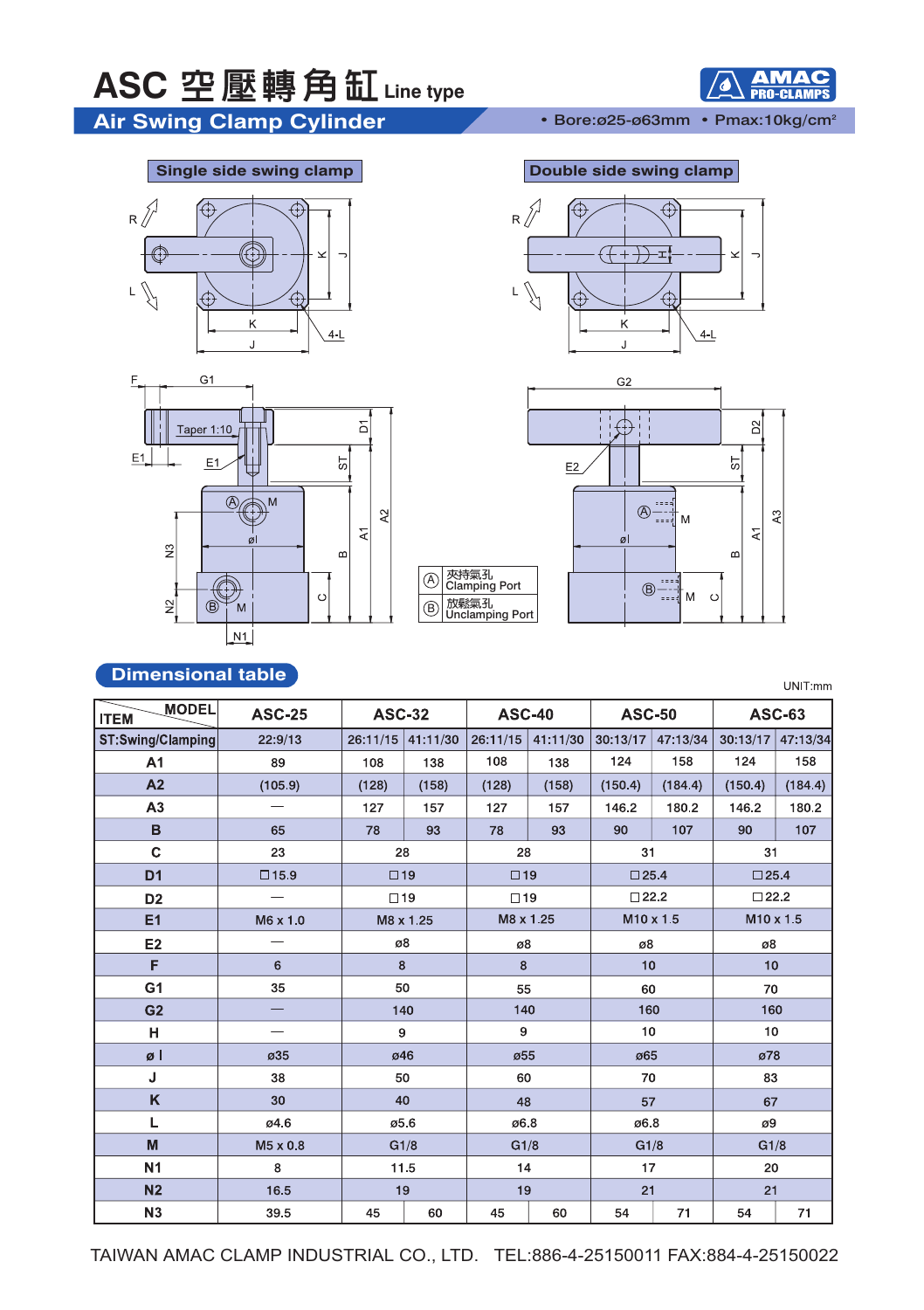

Air Swing Clamp Cylinder MF • Bore:ø32-ø63mm • Pmax:10kg/cm<sup>2</sup>







#### **Single side swing clamp Double side swing clamp**





## **Dimensional table**

UNIT:mm

| <b>MODEL</b><br><b>ITEM</b> | ASC-MF32     | ASC-MF40     | ASC-MF50              | ASC-MF63         |  |
|-----------------------------|--------------|--------------|-----------------------|------------------|--|
| ST:Swing/Clampimg           | 26:11/15     | 26:11/15     | 30:13/17              | 30:13/17         |  |
| A <sub>1</sub>              | 108          | 108          | 124                   | 124              |  |
| A2                          | (128)        | (128)        | (150.4)               | (150.4)          |  |
| A3                          | 127          | 127          | 146.2                 | 146.2            |  |
| $\overline{B}$              | 78           | 78           | 90                    | 90               |  |
| $\mathbf C$                 | 22           | 22           | 25                    | 25               |  |
| D <sub>1</sub>              | $\square$ 19 | $\square$ 19 | $\square$ 25.4        | $\square$ 25.4   |  |
| D <sub>2</sub>              | $\Box$ 19    | $\Box$ 19    | $\square$ 22.2        | $\square$ 22.2   |  |
| E1                          | M8 x 1.25    | M8 x 1.25    | M <sub>10</sub> x 1.5 | $M10 \times 1.5$ |  |
| E2                          | ø8           | ø8           | ø8                    | ø8               |  |
| F                           | 8            | 8            | 10                    | 10               |  |
| G <sub>1</sub>              | 50           | 55           | 60                    | 70               |  |
| G <sub>2</sub>              | 140          | 140          | 160                   | 160              |  |
| Н                           | 9            | 9            | 10                    | 10 <sup>1</sup>  |  |
| øl                          | ø46          | ø55          | ø65                   | ø78              |  |
| J                           | 50           | 60           | 70                    | 83               |  |
| K                           | 40           | 48           | 57                    | 67               |  |
| L                           | ø5.6         | 06.8         | 06.8                  | ø9               |  |
| M                           | 19           | 23           | 28                    | 32               |  |
| O-Ring                      | P7           | P7           | P <sub>9</sub>        | P <sub>9</sub>   |  |

<mark>夾持氣孔</mark><br>Clamping Port 放鬆氣孔<br>Unclamping Port

 $\circled{A}$  $(B)$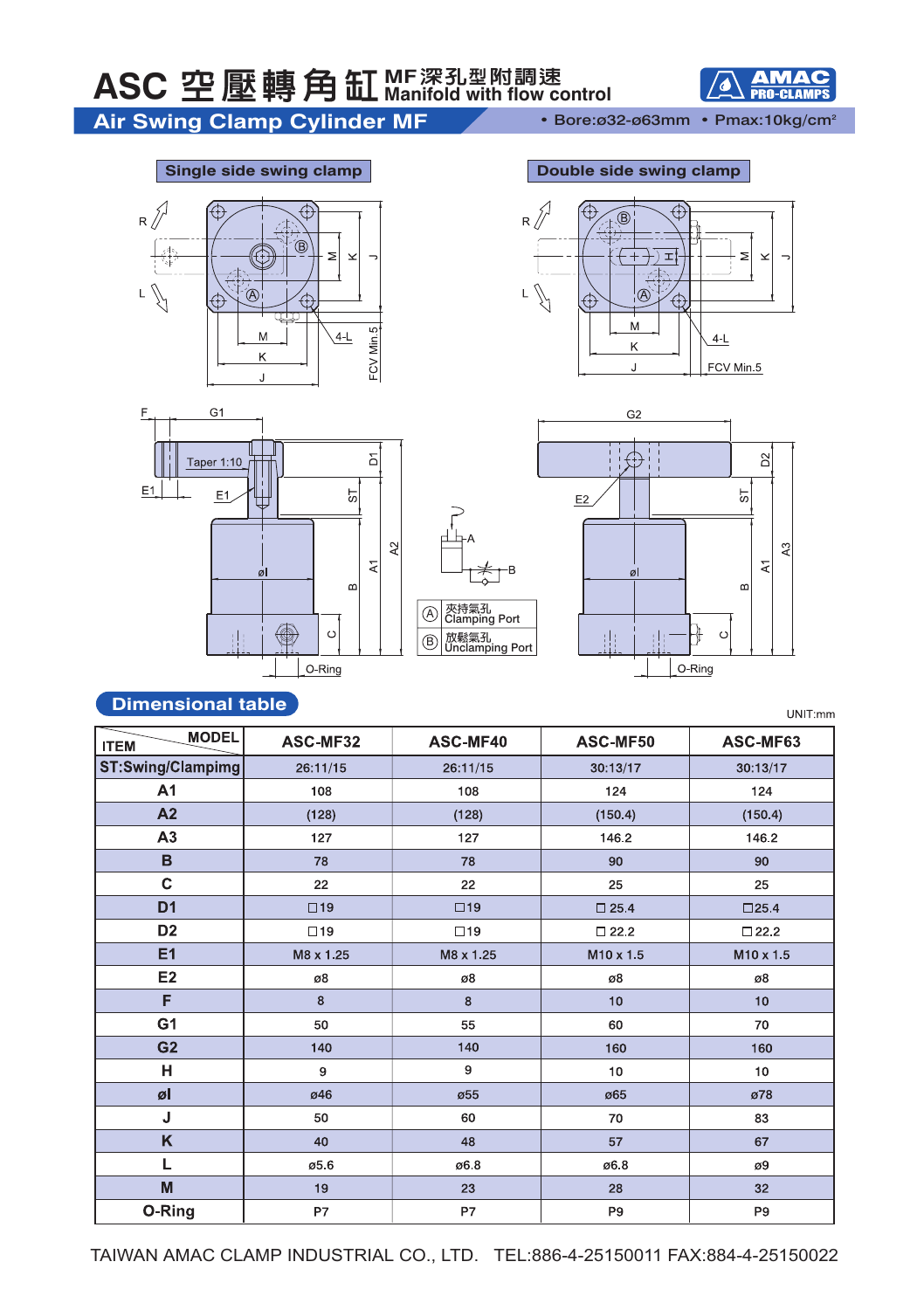## ASC 空壓轉角缸 WS附磁石感應

## Air Swing Clamp Cylinder MS • Bore:025-063mm · Pmax:10kg/cm<sup>2</sup>



 $\bullet$ 

**AMAC** 













### **Dimensional table**

UNIT:mm

| <b>MODEL</b><br><b>ITEM</b> | ASC-MS25 | ASC-MS32  | ASC-MS40     | ASC-MS50              | ASC-MS63       |
|-----------------------------|----------|-----------|--------------|-----------------------|----------------|
| ST:Swing/Clamping           | 22:9/13  | 26:11/15  | 26:11/15     | 30:13/17              | 30:13/17       |
| A <sub>1</sub>              | 94       | 113       | 113          | 129                   | 129            |
| A2                          | (110.9)  | (133)     | (133)        | (155.4)               | (155.4)        |
| A3                          |          | 132       | 132          | 151.2                 | 151.2          |
| B                           | 70       | 83        | 83           | 95                    | 95             |
| $\mathbf{C}$                | 60       | 28        | 28           | 31                    | 31             |
| D <sub>1</sub>              | □15.9    | $\Box$ 19 | $\square$ 19 | $\square$ 25.4        | $\square$ 25.4 |
| D <sub>2</sub>              |          | $\Box$ 19 | $\square$ 19 | $\square$ 22.2        | $\square$ 22.2 |
| E1                          | M6 x 1.0 | M8 x 1.25 | M8 x 1.25    | M <sub>10</sub> x 1.5 | M10 x 1.5      |
| E2                          |          | ø8        | ø8           | ø8                    | ø8             |
| F                           | 6        | 8         | 8            | 10                    | 10             |
| G <sub>1</sub>              | 35       | 50        | 55           | 60                    | 70             |
| G <sub>2</sub>              |          | 140       | 140          | 160                   | 160            |
| H                           |          | 9         | 9            | 10                    | 10             |
| øl                          | ø35      | ø46       | ø55          | ø65                   | ø78            |
| J                           | 38       | 50        | 60           | 70                    | 83             |
| K                           | 30       | 40        | 48           | 57                    | 67             |
| Г                           | ø4.6     | ø5.6      | 06.8         | 06.8                  | ø9             |
| M                           | M5 x 0.8 | G1/8      | G1/8         | G1/8                  | G1/8           |
| <b>N1</b>                   | 8        | 11.5      | 14           | 17                    | 20             |
| N <sub>2</sub>              | 16.5     | 19        | 19           | 21                    | 21             |
| N3                          | 44.5     | 50        | 50           | 59                    | 59             |